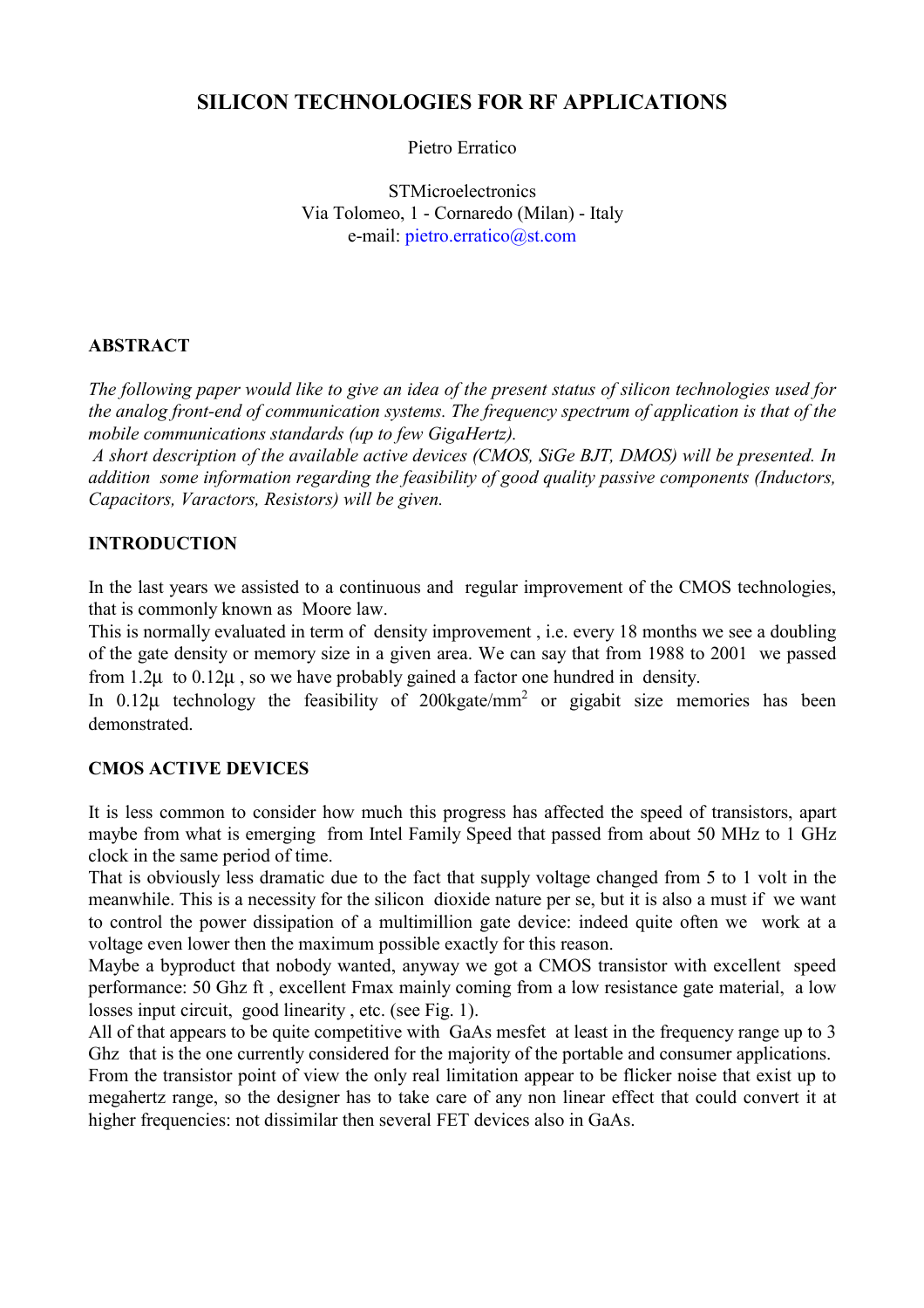#### **SILICON BIPOLAR DEVICES**

Traditionally Bipolar transistor has been the race horse for silicon RF and, at the present time, it is still giving the most contribution to IC sales.

The major advantage is coming from a better gm/I performance, that could be very interesting for some low power application, and also from superior flicker noise performance.

SiGe technology is a very important plus, making available structures that could be considered similar to HBT in GaAs: their ft today is close to 100Ghz with noise figure at 2 Ghz better then 0.8dB (see Fig.2 and Table 1).

It is natural, at this point, to merge Bipolar and CMOS technologies to obtain what is usually called BiCMOS, today mainly a CMOS technology structure together with some extra modules (dedicated wells, SiGe devices, dedicated polisilicon steps for base and emitter, etc.) able to generate the required level of RF performance. On the other a lot of application will be served without this extra sophistication that increases cost in a significative way, at least in case of big chips, as a result of a significant logic section integration .

Substrate isolation is a key concern in this cases, for which dedicated CAD tools and flows have been developed and used.

# **DMOS DEVICES**

A DMOS is a special MOS structures where the channel doping is not constant but has a special profile able to minimize transit time versus a given voltage ratings (see Fig. 3).

Several power amplifiers are looking for power capability in the range of 2/3 watts, hence a transistor breakdown requirement up to 12/15 volts even if supply voltage is only 5V.

The DMOS structure has what is needed to challenge also this kind of application, i.e. able to compete with GaAs MESFET mainly in term of cost and integration level .

That is particularly important for future cellular standard where the modulation scheme and the required PAE will ask fore a power section far more complex then today constant envelop modulation amplifiers.

# **PASSIVE DEVICES**

But RF is not only transistors: passive components will play a significant role as well, at least to get some low noise oscillator and some frequency selectivity/adaptation.

It is obvious that a silicon CMOS designer will and is even today paying his maximum effort to develop new architectures more suitable for the new economic paradigm, e.g. exchanging an external filter with some thousands transistors or a DSP functions, as it has been the case for any analog integration story in the past.

Nevertheless we need good inductors, capacitor, resistors.

Silicon is not used in the form of a semi-insulating substrate as GaAs is, so something has to be done to avoid inductance losses due to eddy current in the GigaHertz range. This suggest to avoid any highly doped substrate (as it is for digital EPI wafers). Sophisticated structures have been considered and proven, but may be not needed if a quality factor of about 10 is the objective.

Self resonance and capacitive losses can be cured with layout techniques to a reasonable extent .

The advent of copper metallurgy, mainly introduced for high speed logic, will reduce the ohmic losses to a big extent, in fact they still are the major limitation up to 1 GHz at least.

For capacitors, double poly structure borrowed for classical SC application could be acceptable, but Metal-Insulator-Metal structures with Tox~30nm can guarantee better Q in the GigaHertz range.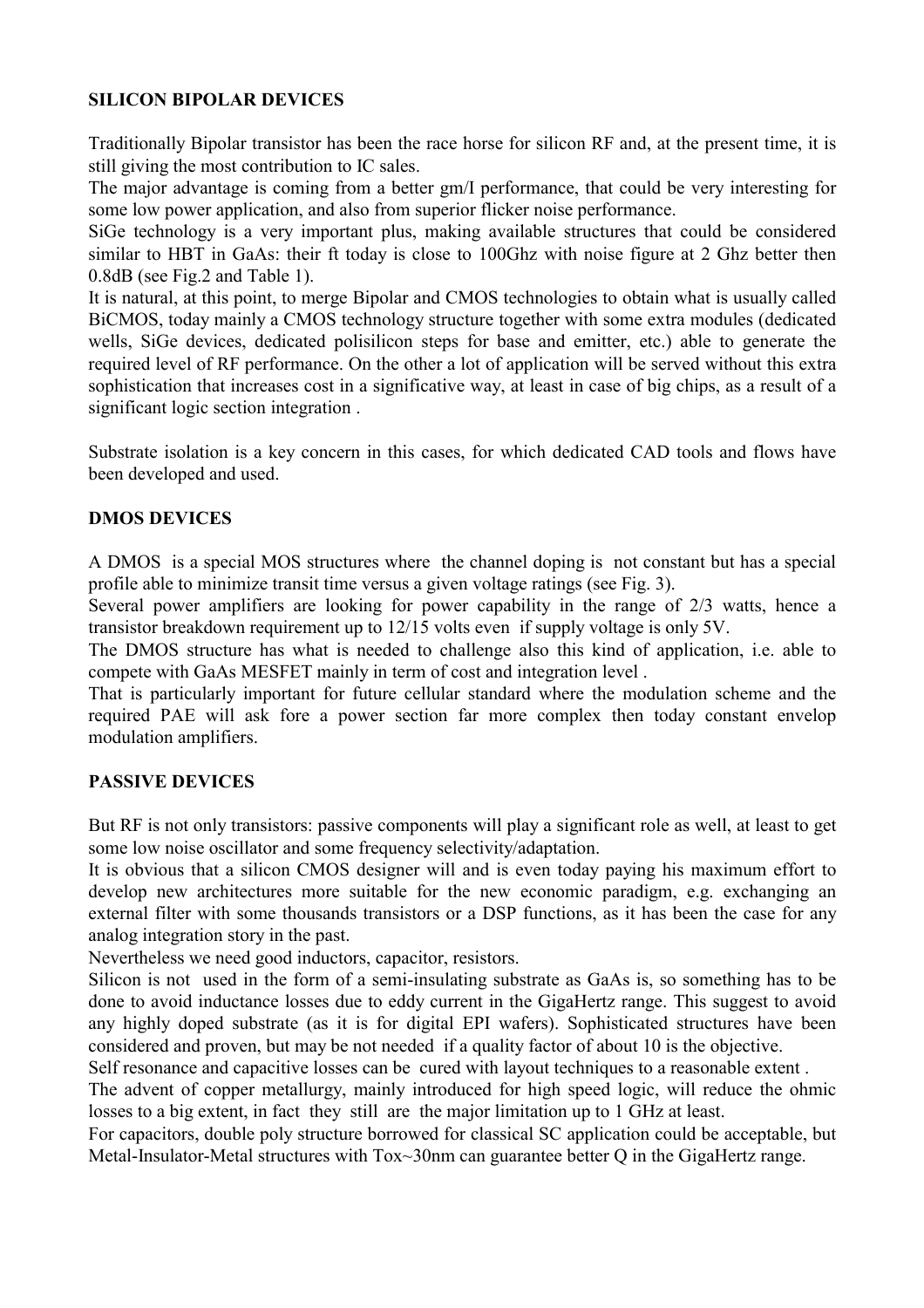Resistors are usually available as salicided poly even if dedicated thin film layers are by sure possible if better resistance control is requested, e.g. 50 Ohm terminations. All of that could be configured also as micro strip line structures if needed.

Varicap are possible in the classical junction capacitor form or even in various MOS configuration, able to guarantee up to a factor two of capacitance variation under 3 volt operations.

#### **CONCLUSIONS**

The mobility of GaAs is a fact that cannot be denied

Anyway the shrinkage path is bringing CMOS technologies to reach quite relevant performance in term of transistor basic parameters. On top of that , if we want to get real single chip integration of signal processing and RF front end, what we commonly define SOC, CMOS appears to be the only technology that can do it in industrial and efficient terms.